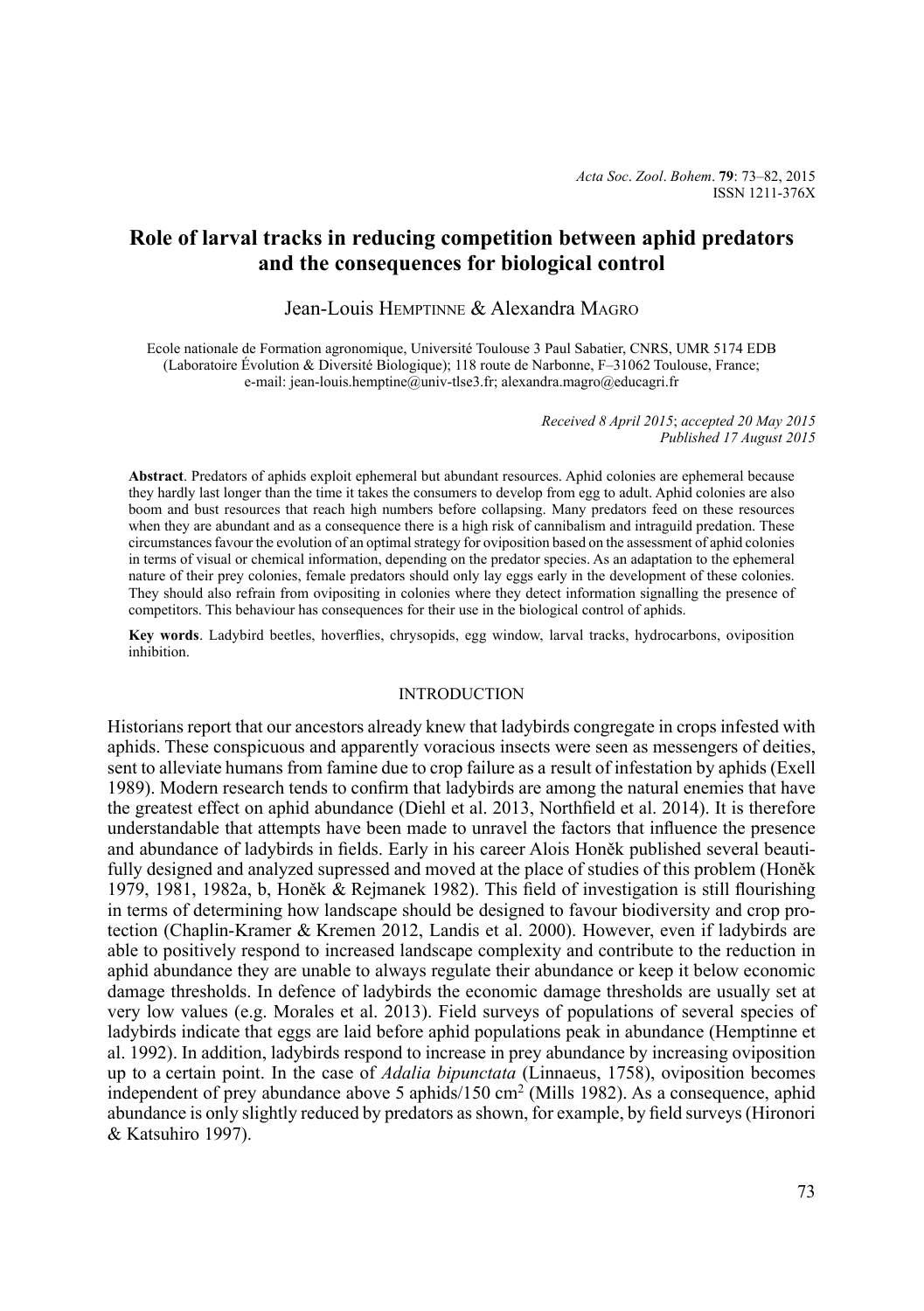To understand the origin of the gap between expectations born from historical observations coupled with the common wisdom that so many predators must kill a tremendous number of aphids and so control them, and the results of modern research there is a need to decipher the life strategies of these predators. More precisely, one needs to go beyond a simplistic laboratory relationship that links killing potential, fecundity and prey density and ask what has shaped the optimal foraging strategies of adults. The populations of ladybirds we observe today are probably assemblages of individuals that are well adapted to their environment. That is, those that exploited prey optimally and passed this ability to their offspring. One key element in optimal exploitation is adaptation to the ecology of the prey. Being highly abundant over short periods of time, aphids attract many consumers. The risk of cannibalism and intraguild predation is therefore high (Lucas et al. 1998, Mills 1982). An additional constraint is that aphid colonies are ephemeral hardly lasting longer than the time it takes the consumers to develop from egg to adult (Hemptinne et al. 1992). Based on these constraints, a simple graphical model indicates that only a few eggs should be laid early in the development of aphid colonies, in a rather short time interval that has been named "the egg window" (Fig. 1) (Dixon 2000). The opening of the window possibly occurs when there is enough aphids for the survival of the first instar larvae of ladybirds (Dixon 2000). The closing mechanism will be discussed in the following paragraphs. The laying of eggs during the egg window is optimal in that it minimizes the risk of laying eggs in colonies already being exploited, where eggs and young larvae are likely to suffer from cannibalism or predation.

# DETECTING AND AVOIDING CONSPECIFICS COMPETITORS

From the point of view of individual females that lay eggs nearby aphids, competitors are indeed a major threat to their offspring. Conspecifics eat eggs, larvae and pupae so cannibalism is a constant threat throughout development. Other species of ladybirds, spiders and other preda-



Fig. 1. Graphical model of the timing of oviposition and larval development of aphidophagous ladybirds relative to changes in the abundance of aphids in an aphid colony. Oviposition may begin at  $T_1$  when there are sufficient aphids for the survival of first instar larvae  $(N_1)$ . The minimum number of aphids to sustain fourth instar larvae  $(N_2)$  is reached at  $T_2$ . Based on the duration of ladybird development, optimal oviposition should occur from  $T_1$  to  $T_w$  (the hatched area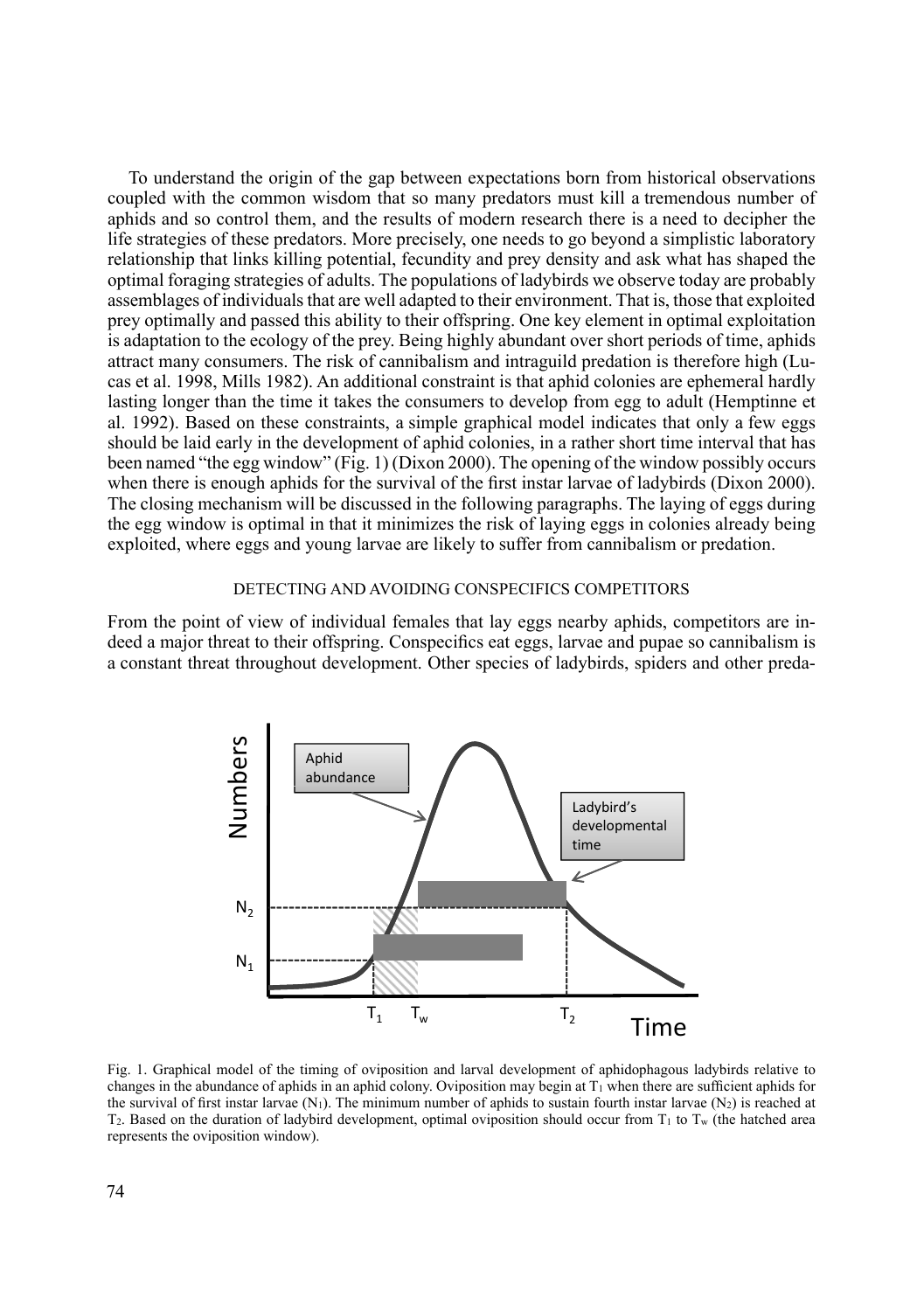tors consume various developmental stages, which will be discussed later (Hironori & Katsuhiro 1997). Thus, females should select aphid patches where their offspring have the greatest chance of reaching adulthood. Back in 1989 we thought that ladybirds deciding where to lay eggs might use two sorts of information. First, as they tend to lay eggs early in the development of aphid colonies, it could be the age of those colonies, the phenology of the host-plant or a combination of these two. We later demonstrated that this was not the case (Hemptinne et al. 2000). Second, they may simply avoid laying eggs where there are competitors and do this by reacting to the presence of conspecifics, mainly larvae. In their presence, they refrain from laying eggs for some hours in laboratory conditions (Hemptinne & Dixon 1991, Hemptinne et al. 1992). In addition, upon perceiving the presence of conspecifics, females rapidly fly away (Frechette et al. 2003). They do this not by responding to the sight or smell but to chemicals in the tracks left by walking larvae (Doumbia et al. 1998). As explained later in this paper (p. 77) these chemicals are involved in the adhesion to plant surfaces. This makes sense because the probability of females encountering larval tracks when assessing an aphid colony is much greater than that of meeting larvae. Tracks left by larvae when walking (henceforth we will call them larval tracks) are a mixture of about 60 cuticular hydrocarbons the composition of which is species specific (Magro et al. 2010). Experiments with *Adalia bipunctata* indicate that the molecules that inhibit oviposition are produced by the anal disk at the end of the abdomen of larvae. This cocktail of molecules differs from that deposited by the tarsi (Laubertie et al. 2006). An analysis of crude extracts of 5,000 first instar larvae of *Cheilomenes sexmaculatus* (F.) led to the suggestion that Z-pentacos-12-ene is the active molecule inhibiting oviposition (Klewer et al. 2007). Larval tracks are therefore good candidates for studying the mechanism that closes the egg window.

The conclusion of Klewer et al. (2007) questions the complexity of the chemical nature of larval tracks: why 60 molecules or so if one is sufficient? The mathematical models of Martini et al. (2009) that explore the evolution of the intraspecific inhibition of oviposition by larval tracks offer an answer. According to these models, sibling cannibalism by larvae is favoured and has probably contributed to the success of families of siblings born from the same egg batches. However, females that can detect the presence of conspecifics, and so avoid cannibalism have a selective advantage. Any of the adhesive chemicals produced by larvae could trigger avoidance of occupied patches, leading to less cannibalism. However, models show that sibling egg cannibalism by larvae should always be selected for.

Therefore, selection would favour quantitative or qualitative modifications of the composition of larval tracks, as long as their adhesive function is maintained. These modifications would in turn decrease recognition by females and increase egg cannibalism until females start recognizing modified tracks. Finally, once different mixtures evolve, selection favours those females able to recognize a mixture rather than a single molecule. Martini et al. (2009) predict that females should be able to detect and respond to mixtures of molecules and that there should be genetic variability in the types of chemical profiles recognized rather than in the ability to recognize a single compound. These conclusions indicate that Klewer's et al. (2007) suggestion regarding the biologically active component of larval tracks should be re-examined and the chemical composition of larval tracks investigated further.

All the predators that feed on aphids face the same constraints as ladybirds. It is therefore not unexpected that they have also evolved strategies to cope with the ephemeral nature of their prey and the risks posed by competitors. In a series of elegant studies Eiko Kan showed that several species of hoverflies prefer to lay eggs in young colonies of aphids, which differ from old colonies in the absence of winged aphids (Kan 1988a, b, 1989, Kan & Sasakawa 1986). Recently, it appeared that female hoverflies also react to volatile compounds in the tracks of conspecific larvae (Almohamad et al. 2010). This behaviour was confirmed by field observations that showed that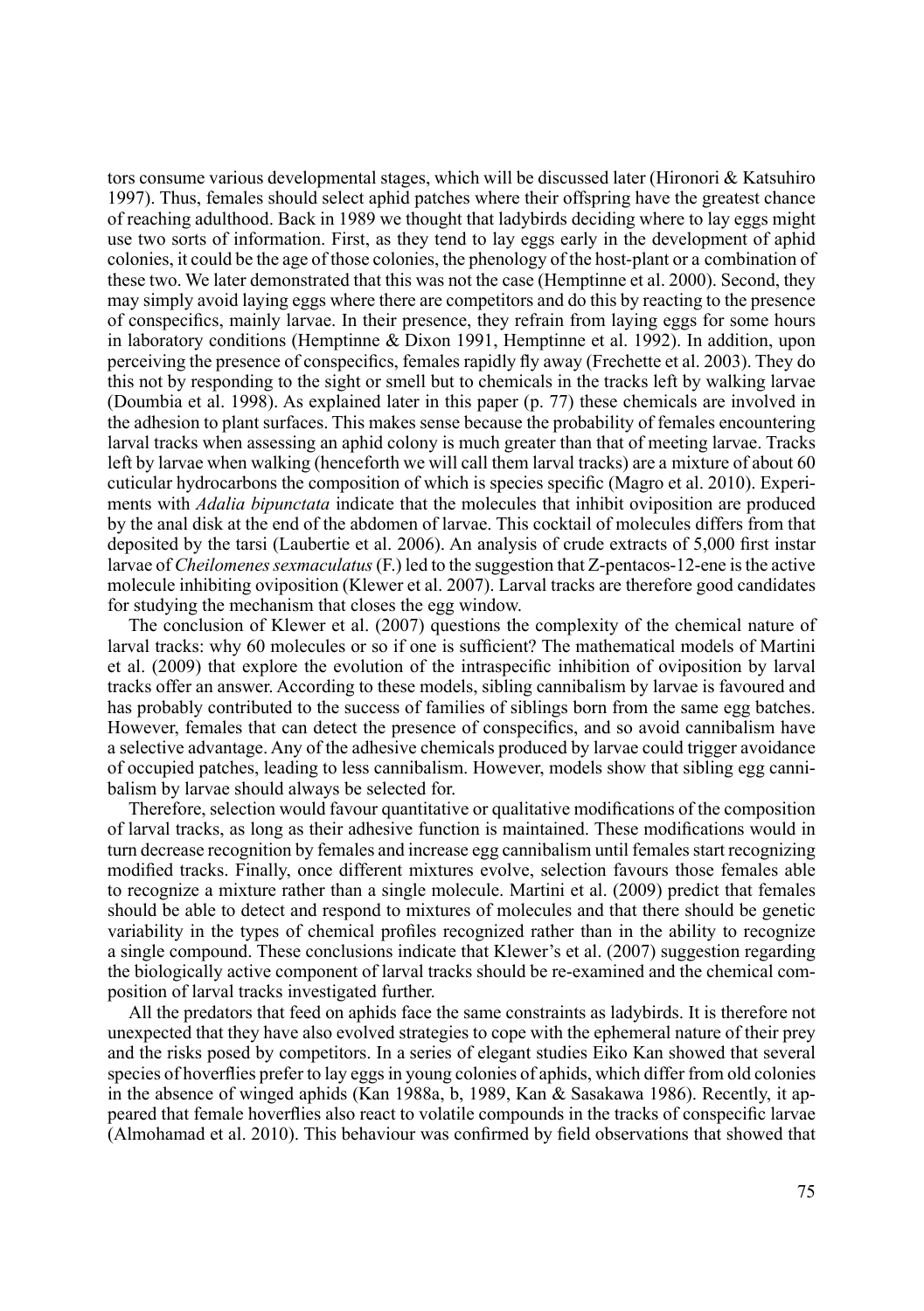the hoverfly *Epistrophe nitidicollis* (Meigen) lay some eggs well before aphids' peak in abundance and eggs are rarely deposited in the presence of conspecific third instar larvae (Hemptinne et al. 1993). Chrysopids too have been particularly well studied and they avoid laying eggs where conspecific larvae have walked (Ruzicka 1994). Moreover, Ruzicka (1994) noticed that female chrysopids do not need to physically encounter larvae to refrain from laying eggs. The deterring effect is a reaction to the perception of a secretion produced by the tip of the abdomen of the larvae, which they use to attach themselves to the substrate. The same behaviour was later observed in ladybird beetles, which also do not need to physically encounter larvae to avoid laying eggs (Doumbia et al. 1998).

### Detecting and avoiding heterospecific competitors

In the field, several species of ladybirds and other predators frequently attack the same aphid colonies. Predators are rarely prey specific and so their habitats overlap and they breed in the colonies of a wide range of different species of aphids; this is rather well documented for ladybirds (Hodek & Evans 2012, Honěk 2012). Thus, an egg batch is not only at risk of being eaten by larvae and adults of the same species but also heterospecific predators. Therefore, it should also be advantageous for females to avoid colonies of aphids already exploited by any predators, not just conspecifics. This has been confirmed by several laboratory studies. Larval tracks do indeed induce heterospecific effects, with females reacting to tracks left by larvae of other species (Magro et al. 2007, Ruzicka 1996, 2001a, b, 2006). However, heterospecific inhibition is weaker than conspecific inhibition (Magro et al. 2010). It seems logical to think that there is a greater risk of predation by species with overlapping niches because they are more likely to meet regularly. One should therefore expect strong inhibition between species that coexist. Contrary to expectation, this is not supported by experimental results (Magro et al. 2007). These authors studied three sympatric species (*Adalia bipunctata*, *A. decempunctata* (L.) and *Coccinella septempunctata* L.), which co-occur in aphid colonies. They expected the strongest inhibition between *A. bipunctata* and *C. septempunctata* because their niches overlap. However, it was found that the intensity of oviposition inhibition was independent of niche overlap. Magro et al. (2007, 2010) discovered that the chemical composition of the larval tracks of the two *Adalia* species is very similar, only differing in the proportions of some molecules. They have also shown that the difference in the chemical composition of the tracks of two species increases with the phylogenetic distance between these species. This suggests a gradual evolution of the chemical composition of the tracks, a process during which species accumulate small changes in chemical components as they diverge. This results in phylogenetic conservation of the information (Magro et al. 2010, Roelofs & Brown 1982, Symonds & Elgar 2008). Gradual evolution is unlike saltational evolution in which substantial and sudden changes generate very different blends (Baker 2002, Symonds & Elgar 2008). Gradual evolution driven by genetic drift is expected when the information conveyed is not species-specific because its variation does not contribute to reproductive isolation (Symonds & Wertheim 2005). This gradual interspecific variation probably increases intraspecific variation, which is one of the conclusions of the models of Martini et al. (2009). Therefore, larvae and adults of ladybirds are exposed to a wide range of chemical information, which may account for their ability to recognize and respond to the presence of wide range of other species.

## Tracks from a larva's point of view

The study of the heterospecific effect of larval tracks revealed a potential conflict of interest between larvae and females with the former benefiting from cannibalism, but not the females. This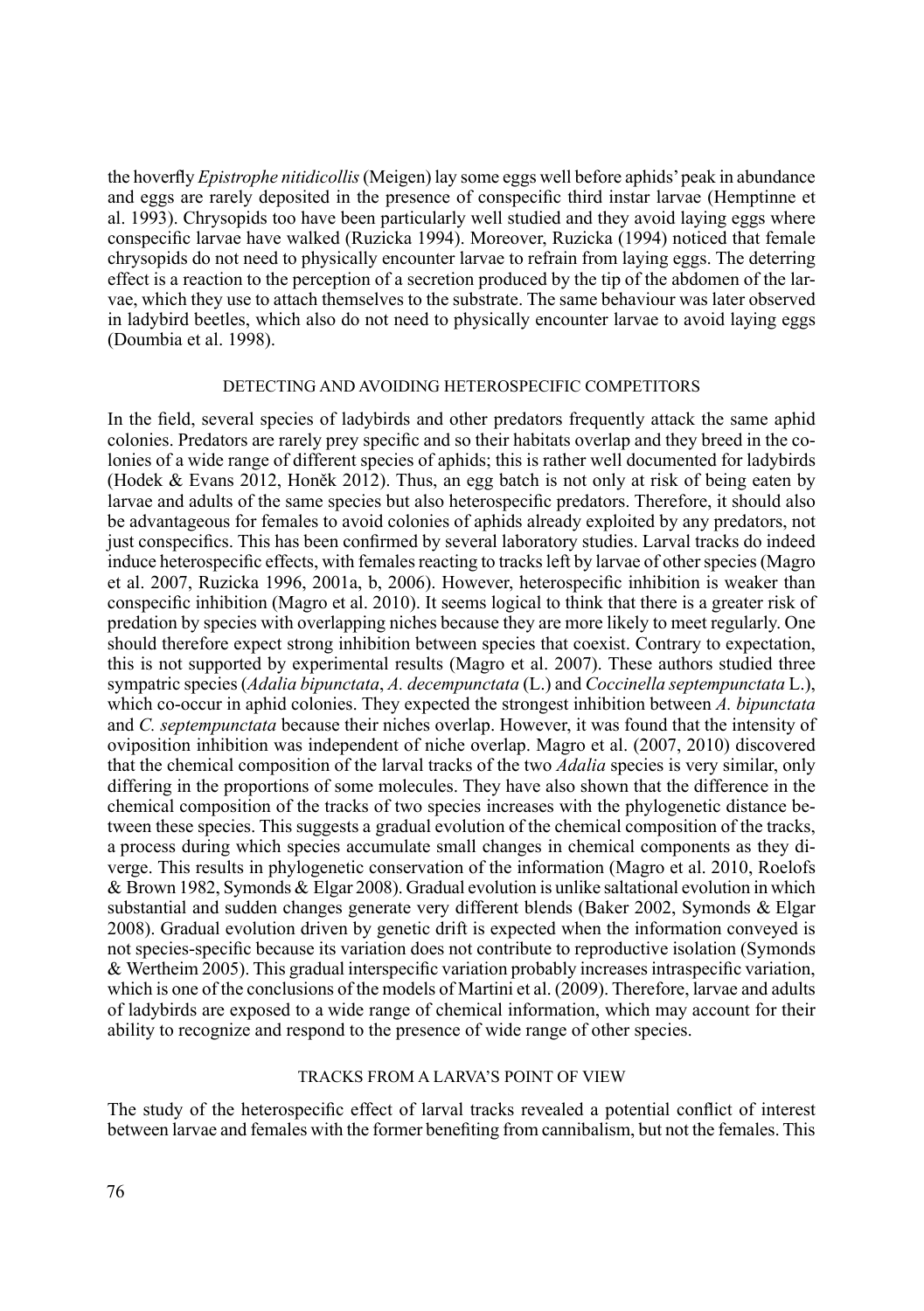forced us to consider larval tracks from a larval perspective. The primary reason for the evolution of these tracks is most likely that they aid locomotion on leaves. Plant tissues are protected from desiccation by the waxy cuticle on top of their epidermis (Juniper & Southwood 1986). Adhering to and moving on the cuticles of plants is challenging and to overcome this insects have evolved specific morphological adaptations of their tarsi, such as claws or bristles. The bristles are frequently wetted by an oily secretion (Dixon et al. 1990, Eisner &Aneshansley 2000). Similarly, the tarsal bristles of ladybird larvae secrete a liquid, which improves their adhesion to plants (Kosaki & Yamaoka 1996). This is advantageous for larvae in that it makes it easier for them to search for aphids but in doing so they leave tracks.

Most species of aphids cluster at the growing tips of plants although some species form smaller colonies on the underside of leaves or on twigs some distance from growing points where sap is probably richest (Dixon 1998). Larvae probably need to feed in several patches because each patch does not always contain enough aphids to sustain their full development. In addition, aphids react to larval attacks in various ways, depending on the species. They produce alarm pheromone, which induces colony dispersal (Dixon 1998). As a consequence, larvae have to move elsewhere to find prey. However, finding another colony on a plant may look like finding a small green needle in a green haystack. Larvae are guided by their negative geotropism, positive phototropism and the presence of honeydew droplets signalling the proximity of prey (Dixon 2000). However, these cues are not completely reliable so larvae may lose time by searching the same place several times. It has been shown that they are able to avoid searching previously explored places as *C. septempunctata* spends less and less time searching the same plant upon successive visits (Marks 1977). These observation were later confirmed by Meisner et al. (2011). They show that *C. septempunctata* larvae avoid searching areas marked with conspecific tracks as well as the tracks of *Harmonia axyridis* (Pallas) larvae and that this behaviour reduces the incidence of cannibalism and intraguild predation.

To conclude, larvae search much more efficiently and more survive when they avoid areas marked by other individuals. The direct benefits of this behaviour are so important that responding to tracks is likely to have a marked effect on their fitness (Meisner & Ives 2013). In addition, this behaviour sheds further light on the larva-female conflict discussed above (Martini et al. 2009). As a consequence, larval tracks might be more than a cue for females. In addition to their role as an adhesive it is possible larval tracks serve as indicators of the presence of competitors for both larvae and females. As females can discriminate between the tracks of their offspring and those of conspecifics (Martini et al. 2013) there is now a need to reconsider the evolution of larval tracks in aphidophagous predators.

It should also be noted that the tracks of larvae of ladybird beetles and chrysopids detected by females constitute a more complex system than the cues used in other cases of marking. In the present case, the markers (also the senders of information) are not those that are likely to later detect the marks (the receivers of information). This situation is a marked contrast to most of the other documented cases, in which the senders and receivers are the same. For example, female parasitoids mark hosts in which they lay an egg and so avoid laying several eggs in the same host, which would expose their offspring to cannibalism. Various phytophagous insects similarly chemically mark plants and so avoid wasting reproductive investment due to cannibalism by laying several eggs on the same parts of plants (Nufio & Papaj 2001).

## Larval tracks and aphid centered food webs

The level of activity and the distance covered by ladybird larvae searching plants for aphids is considerable and as a consequence a large proportion of the area of plants can be covered by larval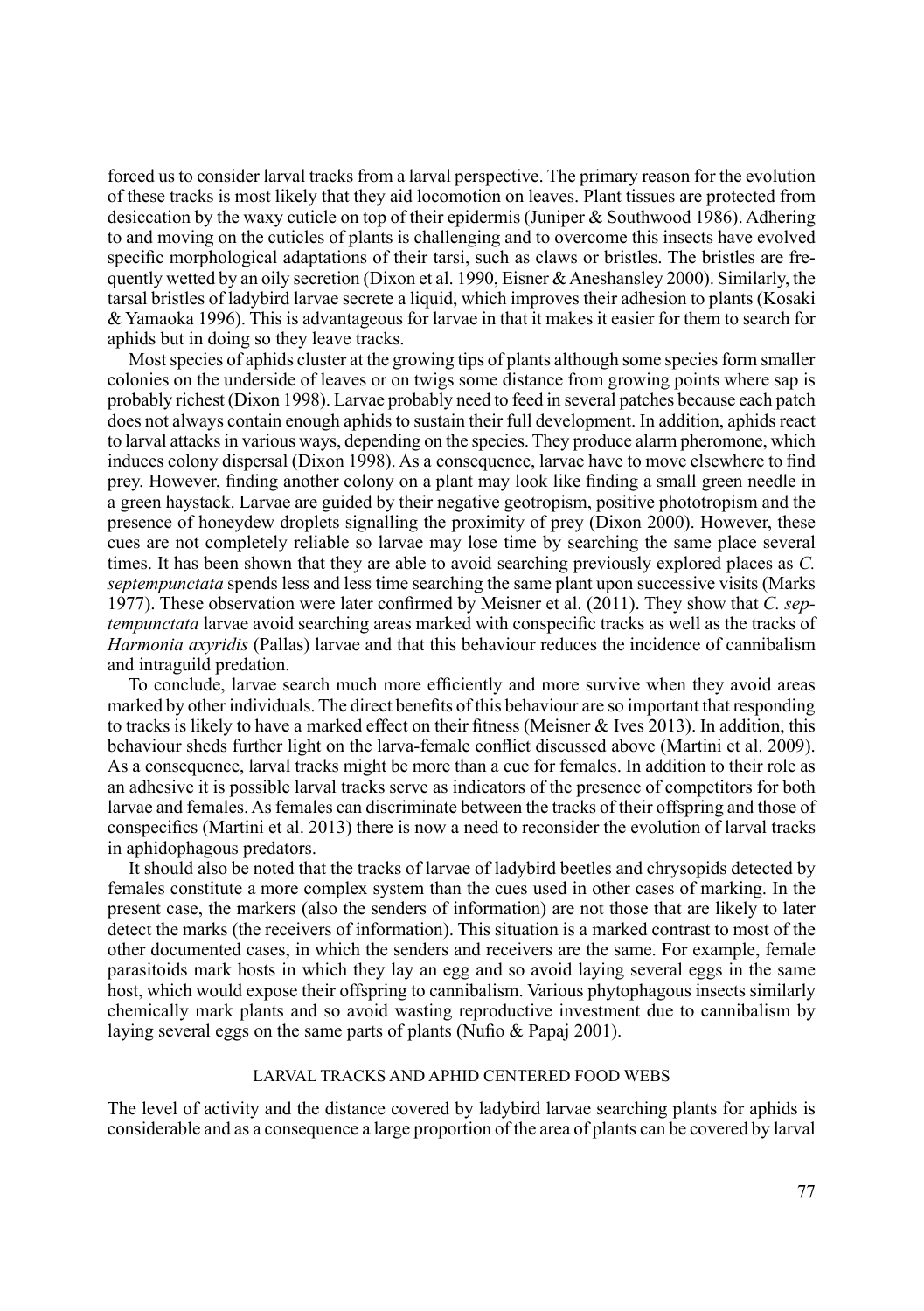tracks, which because of their chemical nature are persistent and a long-lasting source of information (Doumbia et al. 1998, Ruzicka 1997, 2002). It is likely these molecules are an important element in the functioning of aphid centered food webs.

That ladybirds and chrysopids can respond to one another's larval tracks is well documented. Of additional interest is the fact that females of several species of parasitoids can also detect and react to tracks deposited by the larvae of *C. septempunctata* and *A. bipunctata*. They avoid leaves marked by ladybird larvae, reacting specifically to three molecules, n-tricosane, n-pentacosane and n-heptacosane. As a result, percentage parasitism is significantly reduced because females do not lay eggs in areas where the risk of intraguild predation by ladybird larvae is high (Nakashima et al. 2004, 2006).

When aphids move on plants, whether to escape predators searching for prey or reach other parts of their host plant, they are likely to encounter tracks deposited by larvae. Surprisingly, pea aphids are sensitive to the presence of these tracks. They respond by producing a greater proportion of winged offspring, which avoid the impending risk of predation by dispersing and colonize other plants (Dixon & Agarwala 1999, Weisser et al. 1999). Interestingly, the black bean and vetch aphids, which are afforded some protection from attack by ladybirds because they are ant attended or unpalatable, do not respond in this way to the presence of larval tracks (Dixon & Agarwala 1999).

These results indicate that hydrocarbons deposited by ladybird larvae, and also probably those of other aphidophagous predators, influence the behaviour of all the members of aphid centred food webs. They are therefore likely to shape the dynamics of these food webs and the relationships among members of aphidophagous guilds. The implication of this for biological control still remains to be explored.

## Larval tracks and biological control

As ladybirds lay eggs early in the development of an aphid colony and stop doing so as soon as they detect larval tracks their reproductive behaviour is not directly linked with the abundance of aphids (Hemptinne et al. 1992). Rather, it is shaped by the necessity to avoid initiating an early extinction of aphid colonies. Should this occur, most of their larvae would die due to starvation and cannibalism. Therefore, their numerical response to aphid abundance is restricted to a narrow range of prey densities, and rapidly reaches a plateau (Hemptinne et al. 1992). This reasoning can probably be extended to other aphidophagous predators (Hemptinne et al. 1993). By modelling the interactions between predators and aphids, taking into account the constraints imposed by the relative life span of predators and prey, it appears that these predators are unlikely to regulate the abundance of aphids (Kindlmann & Dixon 2001). At best, they reduce their abundance but probably not enough to protect crops. Biological control by ladybirds is further impaired by the reduction in percentage parasitism that results from parasitoids responding to the presence of ladybird larval tracks (Nakashima et al. 2004 and 2006). On the other hand, ladybirds increase the dispersion of aphids (Dixon & Agarwala 1999, Weisser et al. 1999). To our knowledge there is no proper assessment of the consequences of these opposite influences on the development of aphid populations and therefore damage to crops.

The foregoing does not mean that biological control is not feasible but rather that it is clearly more complicated than initially thought following the outstanding successes in controlling coccids by some species of ladybirds (Dixon 2000). A consensus has emerged among ecologists that herbivore abundance is regulated by a combination of top-down and bottom-up effects and the debate is now on their relative importance (Chase et al. 2000). Natural enemies only regulate herbivores when specific conditions are fulfilled (Schmitz 2008). Kindlmann and Dixon's model,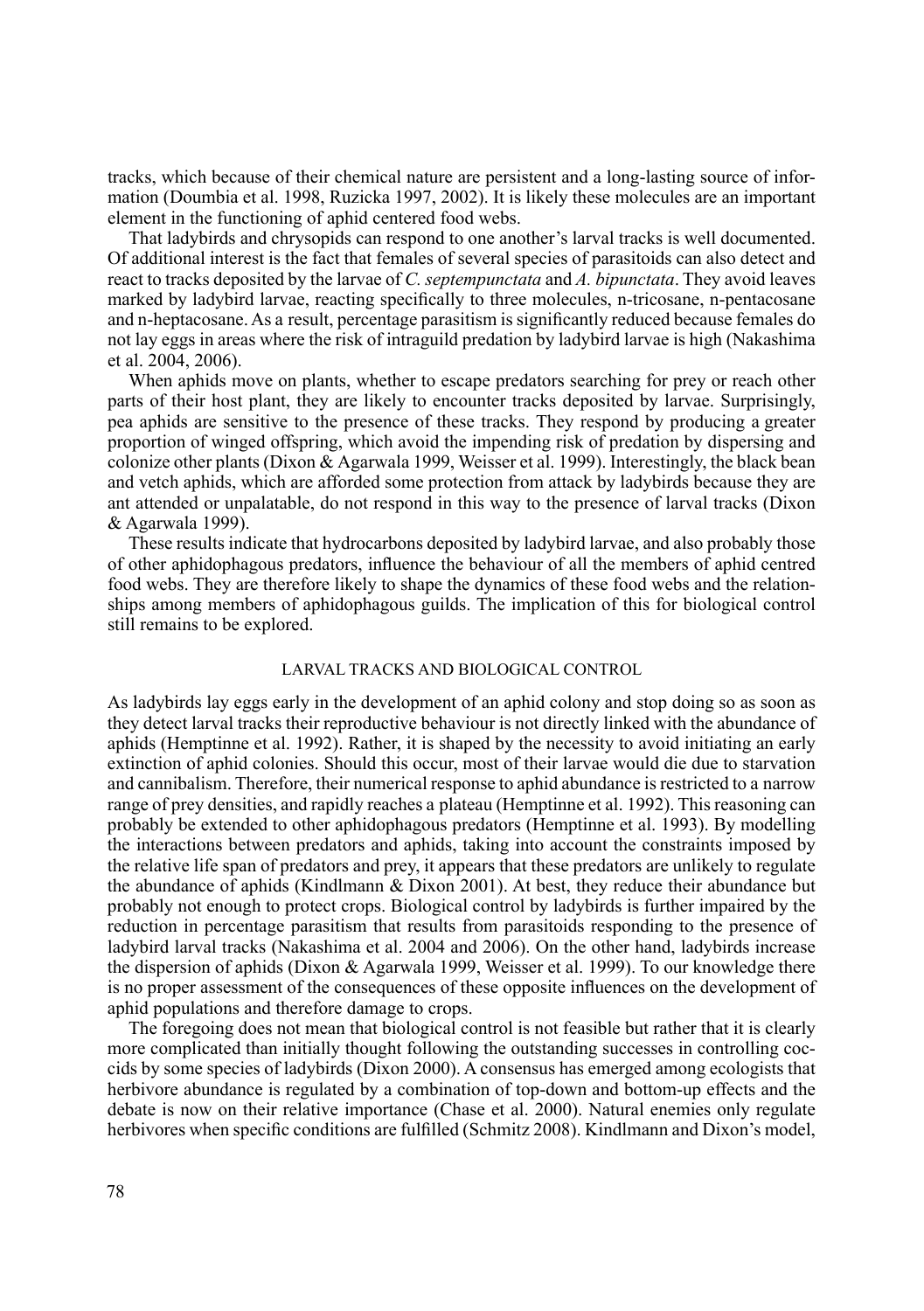which incorporates the effect of larval tracks on the efficiency of aphidophagous predators, predicts that the importance of top-down factors is likely to be weak (Kindlmann & Dixon 2001). Therefore, cropping systems need to minimize the potential for aphid growth either by using resistant varieties (e. g. Broekgaarden et al. 2011), carefully managing nutrients (e.g. Garratt et al. 2010, Sauge et al. 2010) or mixed cropping (e.g. Ndzana et al. 2014).

Research on biological control cannot afford to neglect individual behaviour (Kareiva 1996). The current interest in landscape management ignores what is important at the individual level and focuses on increasing natural enemy populations with the hope that this will decrease the abundance of pests. It is now widely accepted that natural enemies respond strongly and positively to management practices that increase landscape complexity.

However, very few studies assess how this positive response translates into crop protection (Bianchi et al. 2006, Chaplin-Kramer & Kremen 2012). There is now a need to determine how to assemble communities of natural enemies that complement each other so that their killing power adds up and complements bottom-up mechanisms of control. In order to achieve this objective, the species in these communities should be far less sensitive to interspecific than to intraspecific competition (Northfield et al. 2010). For the biological control of aphids, we suggest that a way forward would be to assemble species that react more strongly to their species' larval tracks (intraspecific inhibition of egg laying) than to other species' tracks (heterospecific inhibition). This raises the question, is it possible?

#### A c k n o w l e d g e m e n t s

We are honoured by the invitation to contribute to Alois Honěk's special issue. Throughout his long career he developed several research interests and assembled databases with the aim of determining fundamental patterns in the ecology of plants and arthropods. With Alois, we share a passion for ladybird beetles. This paper acknowledges fruitful exchanges of ideas mediated by his numerous papers, as well as his broad contribution to science.

We thank A. F. G. Dixon for discussing and editing this manuscript. He also deserves our deepest gratitude for inducing us to question the ability of ladybirds to control aphids. It led to a fruitful avenue of research.

JLH and AM are supported by the French Laboratory of Excellence project "TULIP" (ANR-10-LABX-41; ANR-11- -IDEX-0002-02).

#### **REFERENCES**

- Almohamad R., Verheggen F. J., Francis F., Lognay G. & Haubruge E. 2010: Assessment of oviposition site quality by aphidophagous hoverflies: reaction to conspecific larvae. *Animal Behaviour* **79**: 589–594.
- Baker T. C. 2002: Mechanism for saltational shifts in pheromone communication systems. *Proceedings of the National Academy of Sciences of the United States of America* **99**: 13368–13370.
- BIANCHI F. J. J. A., BOOIJ C. J. H. & Tscharntke T. 2006: Sustainable pest regulation in agricultural landscapes: a review on landscape composition, biodiversity and natural pest control. *Proceedings of the Royal Society B*, *Biological Sciences* **273**: 1715–1723.
- BROEKGAARDEN C., SNOEREN T. A. L., DICKE M. & VOSMAN B. 2011: Exploiting natural variation to identify insect-resistance genes. *Plant Biotechnology Journal* **9**: 819–825.
- Chaplin-Kramer R. & Kremen C. 2012: Pest control experiments show benefits of complexity at landscape and local scales. *Ecological Applications* **22**: 1936–1948.
- Chase J. M., Leibold M. A., Downing A. L. & Shurin J. B. 2000: The effects of productivity, herbivory, and plant species turnover in grassland food webs. *Ecology* **81**: 2485–2497.
- Diehl E., Sereda E., Wolters V. & Birkhofer K. 2013: Effects of predator specialization, host plant and climate on biological control of aphids by natural enemies: a meta-analysis. *Journal of Applied Ecology* **50**: 262–270.

Dixon A. F. G. 1998: *Aphid Ecology. An Optimization Approach*. London, UK: Chapman & Hall, 300 pp.

- Dixon A. F. G. 2000: *Insect Predator-prey Dynamics. Ladybird Beetles and Biological Control*. Cambridge, UK: Cambridge University Press, 257 pp.
- Dixon A. F. G. & Agarwala B. K. 1999: Ladybird-induced life-history changes in aphids. *Proceedings of the Royal Society B*, *Biological Sciences* **266**: 1549–1553.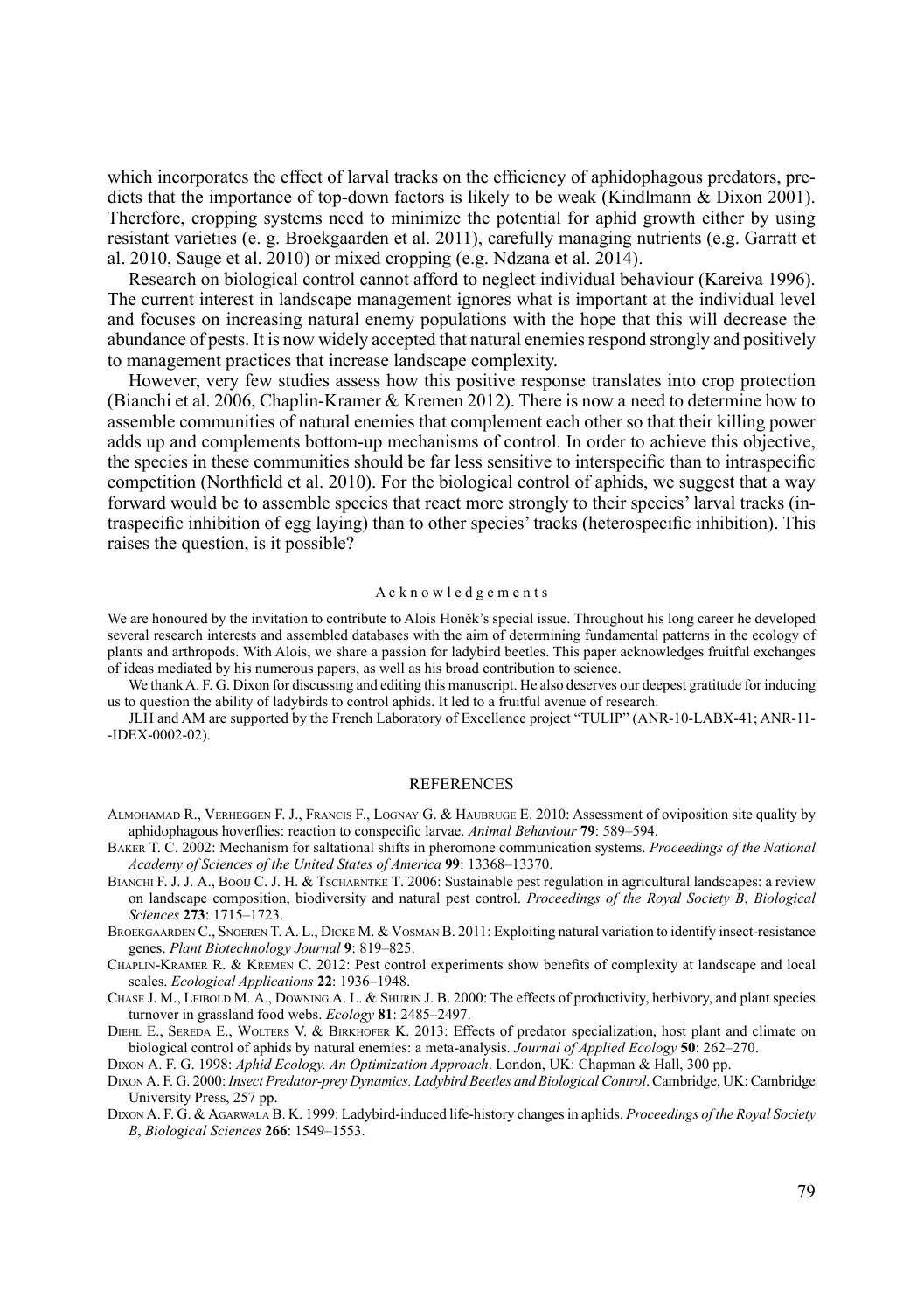- Dixon A. F. G., Croghan P. C. & Gowing R. P. 1990: The mechanism by which aphids adhere to smooth surfaces. *Journal of Experimental Biology* **152**: 243–253.
- Doumbia M., Hemptinne J. L. & Dixon A. F. G. 1998: Assessment of patch quality by ladybirds: role of larval tracks. *Oecologia* **113**: 197–202.
- Eisner T. & Aneshansley D. J. 2000: Defense by foot adhesion in a beetle (Hemisphaerota cyanea). *Proceedings of the National Academy of Sciences of the United States of America* **97**: 6568–6573.
- Exell A. W. 1989: *The History of the Ladybird with Some Diversions on This and That*. Shipston-on-Stour, Warwickshire: Peter I. Drinkwater, 60 pp.
- FRECHETTE B., ALAUZET C. & HEMPTINNE J.-L. 2003: Oviposition behaviour of the two-spot ladybird beetle Adalia bipunctata (L.) (Coleoptera: Coccinellidae) on plants with conspecific larval tracks. *Arquipélago*, *Life and Marine Sciences*, Supplement **5**: 73–77.
- GARRATT M. P. D., WRIGHT D. J. & LEATHER S. R. 2010: The effects of organic and conventional fertilizers on cereal aphids and their natural enemies. *Agricultural and Forest Entomology* **12**: 307–318.
- Hemptinne J.-L. & Dixon A. F. G. 1991: Why ladybirds have generally been so ineffective in biological control? Pp.: 149–157. In: Polgar L., Chambers R.J., Dixon A. F. G. & Hodek I. (eds.): *Behaviour and Impact of Aphidophaga*. The Hague (NL): PB Academic Publishing, 350 pp.
- Hemptinne J. L., Dixon A. F. G. & Coffin J. 1992: Attack strategy of ladybird beetles (Coccinellidae) Factors shapping their numerical response. *Oecologia* **90**: 238–245.
- HEMPTINNE J. L., DIXON A. F. G., DOUCET J. L. & PETERSEN J. E. 1993: Optima foraging by hoverflies (Diptera, Syrphidae) and ladybirds (Coleoptera, Coccinellidae) – Mechanisms. *European Journal of Entomology* **90**: 451–455.
- Hemptinne J. L., Doumbia M. & Dixon A. F. G. 2000: Assessment of patch quality by ladybirds: Role of aphid and plant phenology. *Journal of Insect Behavior* **13**: 353–359.
- HIRONORI Y. & KATSUHIRO S. 1997: Cannibalism and interspecific predation in two predatory ladybirds in relation to prey abundance in the field. *Entomophaga* **42**: 153–163.
- Hodek I. & Evans E. W. 2012: Food relationships. Pp.: 141–274. In: Hodek I., van Emden H. F. & Honěk A. (eds.): *Ecology and Behaviour of the Ladybird Beetles* (*Coccinellidae*). Oxford, UK: Wiley-Blackwell, 561 pp.
- Honěk A. 1979: Plant-density and occurrence of Coccinella septempunctata and Propylea quatuordecimpunctata (Coleoptera, Coccinellidae) in cereals. *Acta Entomologica Bohemoslovaca* **76**: 308–312.
- Honěk A. 1981: Aphidophagous Coccinellidae (Coleoptera) and Chrysopidae (Neuroptera) on 3 weeds Factors determining the composition of populations. *Acta Entomologica Bohemoslovaca* **78**: 303–310.
- Honěk A. 1982a: Factors which determine the composition of field communities of adult aphidophagous Coccinellidae (Coleoptera). *Zeitschrift für Angewandte Entomologie – Journal of Applied Entomology* **94**: 157–168.
- Honěk A. 1982b: The distribution of overwintered Coccinella septempunctata L. (Col, Coccinellidae) adults in agricultural crops. *Zeitschrift für Angewandte Entomologie – Journal of Applied Entomology* **94**: 311–319.
- HONĚK A. 2012: Distribution and habitats. Pp.: 110–140. In: HODEK I., VAN EMDEN H. F., HONĚK A. (eds.): *Ecology and Behaviour of the Ladybird Beetles* (*Coccinellidae*). Oxford, UK: Wiley-Blackwell, 561 pp.
- HONĚK A. & REJMANEK M. 1982: The communities of adult aphidophagous Coccinellidae (Coleoptera) A multivariate analysis. *Acta Oecologica – Oecologia Applicata* **3**: 95–104.
- Juniper B. & Southwood R. S. 1986: *Insects and the Plant Surface*. London, UK: Edward Arnold, 360 pp.
- Kan E. 1988a: Assessment of aphid colonies by hoverflies. 2. Pea aphids and 3 syrphid species, Betasyrphus serarius (Wiedemann), Metasyrphus frequens Matsumura and Syrphus vitripennis (Meigen) (Diptera, Syrphidae). *Journal of Ethology* **6**: 135–142.
- Kan E. 1988b: Assessment of aphid colonies by hoverflies. 1. Maple aphids and Episyrphus balteatus (De Geer) (Diptera, Syrphidae). *Journal of Ethology* **6**: 39–48.
- Kan E. 1989: Assessment of aphid colonies by hoverflies. 3. Pea aphids and Episyrphus balteatus (De Geer) (Diptera, Syrphidae). *Journal of Ethology* **7**: 1–6.
- Kan E. & Sasakawa M. 1986: Assessment of the maple aphid colony by the hover fly, Episyrphus balteatus (De Geer) (Diptera, Syrphidae). *Journal of Ethology* **4**: 121–127.
- Kareiva P. 1996: Contributions of ecology to biological control. *Ecology* **77**: 1963–1964.
- Kindlmann P. & Dixon A. F. G. 2001: When and why top-down regulation fails in arthropod predator-prey systems. *Basic and Applied Ecology* **2**: 333–340.
- Klewer N., Ruzicka Z. & Schulz S. 2007: (Z)-Pentacos-12-ene, an oviposition-deterring pheromone of Cheilomenes sexmaculata. *Journal of Chemical Ecology* **33**: 2167–2170.
- KOSAKI A. & YAMAOKA R. 1996: Chemical composition of footprints and cuticula lipids of three species of lady beetles. *Japanese Journal of Applied Entomology and Zoology* **40**: 47–53.
- LANDIS D. A., WRATTEN S. D. & GURR G. M. 2000: Habitat management to conserve natural enemies of arthropod pests in agriculture. *Annual Review of Entomology* **45**: 175–201.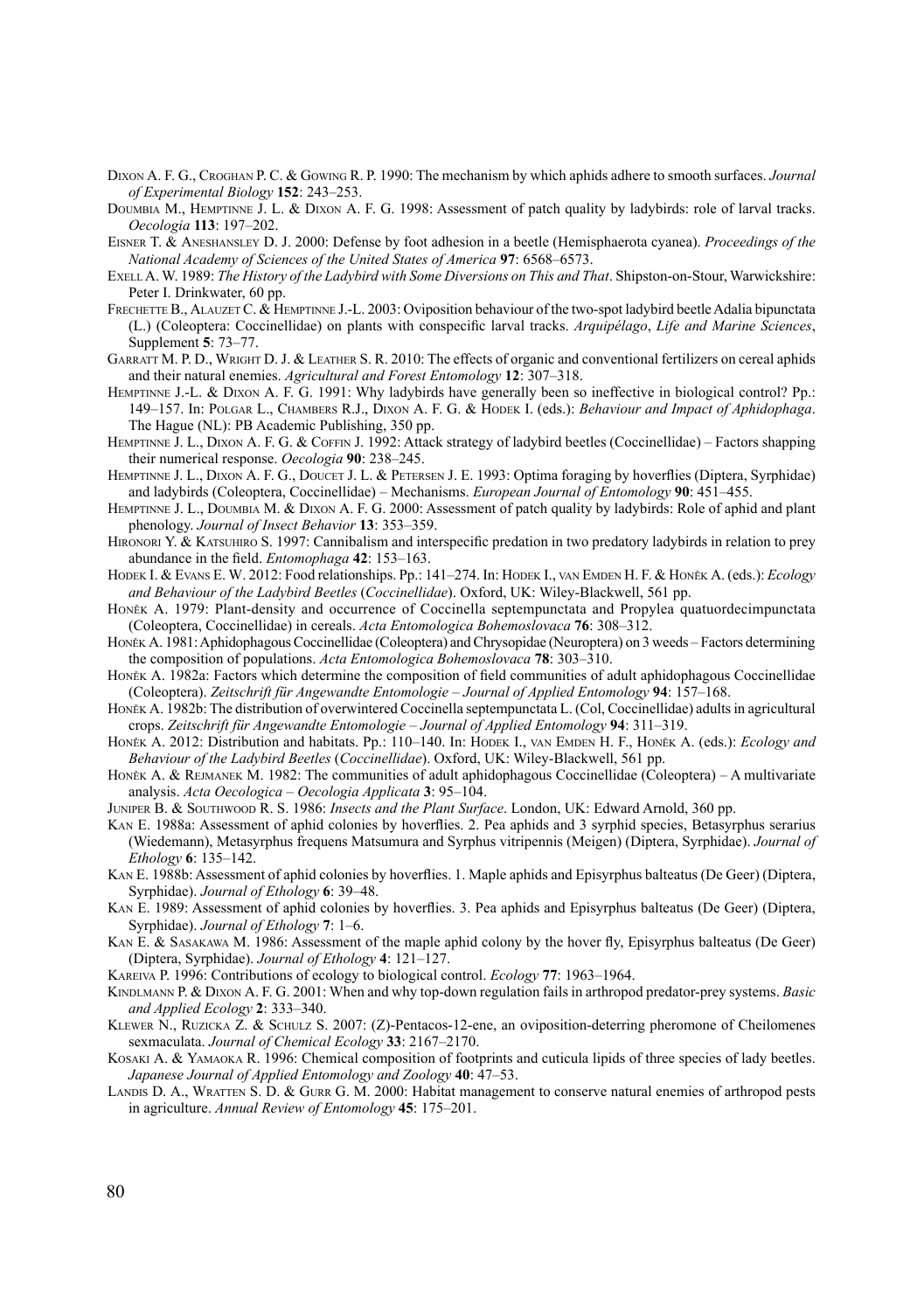- Laubertie E., Martini X., Cadena C., Treilhou M., Dixon A. F. G. & Hemptinne J. L. 2006: The immediate source of the oviposition-deterring pheromone produced by larvae of Adalia bipunctata (L.) (Coleoptera, Coccinellidae). *Journal of Insect Behavior* **19**: 231–240.
- Lucas E., Coderre D. & Brodeur J. 1998: Intraguild predation among aphid predators: Characterization and influence of extraguild prey density. *Ecology* **79**: 1084–1092.
- MAGRO A., TENE J. N., BASTIN N., DIXON A. F. G. & HEMPTINNE J. L. 2007: Assessment of patch quality by ladybirds: relative response to conspecific and heterospecific larval tracks a consequence of habitat similarity? *Chemoecology* **17**: 37–45.
- Magro A., Ducamp C., Ramon-Portugal F., Lecompte E., Crouau-Roy B., Dixon A. F. G. & Hemptinne J.-L. 2010: Oviposition deterring infochemicals in ladybirds: the role of phylogeny. *Evolutionary Ecology* **24**: 251–271.
- Martiniu X., Haccou P., Olivieri I. & Hemptinne J. L. 2009: Evolution of cannibalism and female's response to ovipositiondeterring pheromone in aphidophagous predators. *Journal of Animal Ecology* **78**: 964–972.
- Marks R. J. 1977: Laboratory studies of plant searching behavior by Coccinella septempunctata L. larvae. *Bulletin of Entomological Research* **67**: 235–241.
- Martini X., Dixon A. F. G. & Hemptinne J. L. 2013: The effect of relatedness on the response of Adalia bipunctata (L.) to oviposition deterring cues. *Bulletin of Entomological Research* **103**: 14–19.
- Meisner M. H. & Ives A. R. 2013: Foraging efficiency and the fitness consequences of spatial marking by ladybeetle larvae. *Oikos* **122**: 1238–1246.
- Meisner M. H., Harmon J. P. & Ives A. R. 2011: Response of Coccinellid Larvae to Conspecific and Heterospecific Larval Tracks: A Mechanism That Reduces Cannibalism and Intraguild Predation. *Environmental Entomology* **40**: 103–110.
- Mills N. J. 1982: Voracity, cannibalism and coccinellid predation. *Annals of Applied Biology* **101**: 144–148.
- Morales I., Maria Diaz B., Hermoso De Mendoza A., Nebreda M. & Fereres A. 2013: The Development of an Economic Threshold for Nasonovia ribisnigri (Hemiptera: Aphididae) on Lettuce in Central Spain. *Journal of Economic Entomology* **106**: 891–898.
- NAKASHIMA Y., BIRKETT M. A., PYE B. J., PICKETT J. A. & POWELL W. 2004: The role of semiochemicals in the avoidance of the seven-spot ladybird, Coccinella septempunctata, by the aphid parasitoid, Aphidius ervi. *Journal of Chemical Ecology* **30**: 1103–1116.
- NAKASHIMA Y., BIRKETT M. A., PYE B. J. & POWELL W. 2006: Chemically mediated intraguild predator avoidance by aphid parasitoids: Interspecific variability in sensitivity to semiochemical trails of ladybird predators. *Journal of Chemical Ecology* **32**: 1989–1998.
- Ndzana R.A., Magro A., Bedoussac L., Justes E., Journet E.-P. & Hemptinne J.-L. 2014: Is there an associational resistance of winter pea-durum wheat intercrops towards Acyrthosiphon pisum Harris? *Journal of Applied Entomology*  **138**: 577–585.
- NORTHFIELD T. D., CROWDER D. W., TAKIZAWA T. & SNYDER W. E. 2014: Pairwise interactions between functional groups improve biological control. *Biological Control* **78**: 49–54.
- NORTHFIELD T. D., SNYDER G. B., IVES A. R. & SNYDER W. E. 2010: Niche saturation reveals resource partitioning among consumers. *Ecology Letters* **13**: 338–348.
- Nufio C. R. & Papaj D. R. 2001: Host marking behavior in phytophagous insects and parasitoids. *Entomologia Experimentalis Et Applicata* **99**: 273–293.
- Roelofs W. L. & Brown R. L. 1982: Pheromones and evolutionary relationships of Tortricidae. *Annual Review of Ecology and Systematics* **13**: 395–422.
- Ruzicka Z. 1994: Oviposition-deterring pheromone in Chrysopa oculata (Neuroptera, Chrysopidae). *European Journal of Entomology* **91**: 361–370.
- Ruzicka Z. 1996: Oviposition-deterring pheromone in chrysopidae (Neuroptera): Intra- and interspecific effects. *European Journal of Entomology* **93**: 161–166.
- Ruzicka Z. 1997: Persistence of the oviposition-deterring pheromone in Chrysopa oculata (Neur.: Chrysopidae). *Entomophaga* **42**: 107–112.
- Ruzicka Z. 2001a: Oviposition responses of aphidophagous coccinellids to tracks of ladybird (Coleoptera : Coccinellidae) and lacewing (Neuroptera : Chrysopidae) larvae. *European Journal of Entomology* **98**: 183–188.
- Ruzicka Z. 2001b: Response of chrysopids (Neuroptera) to larval tracks of aphidophagous coccinellids (Coleoptera). *European Journal of Entomology* **98**: 283–285.
- Ruzicka Z. 2002: Persistence of deterrent larval tracks in Coccinella septempunctata, Cycloneda limbifer and Semiadalia undecimnotata (Coleoptera: Coccinellidae). *European Journal of Entomology* **99**: 471–475.
- Ruzicka Z. 2006: Oviposition-deterring effects of conspecific and heterospecific larval tracks on Cheilomenes sexmaculata (Coleoptera: Coccinellidae). *European Journal of Entomology* **103**: 757–763.
- SAUGE M. H., GRECHI I. & POESSEL J. L. 2010: Nitrogen fertilization effects on Myzus persicae aphid dynamics on peach: vegetative growth allocation or chemical defence? *Entomologia Experimentalis Et Applicata* **136**: 123–133.